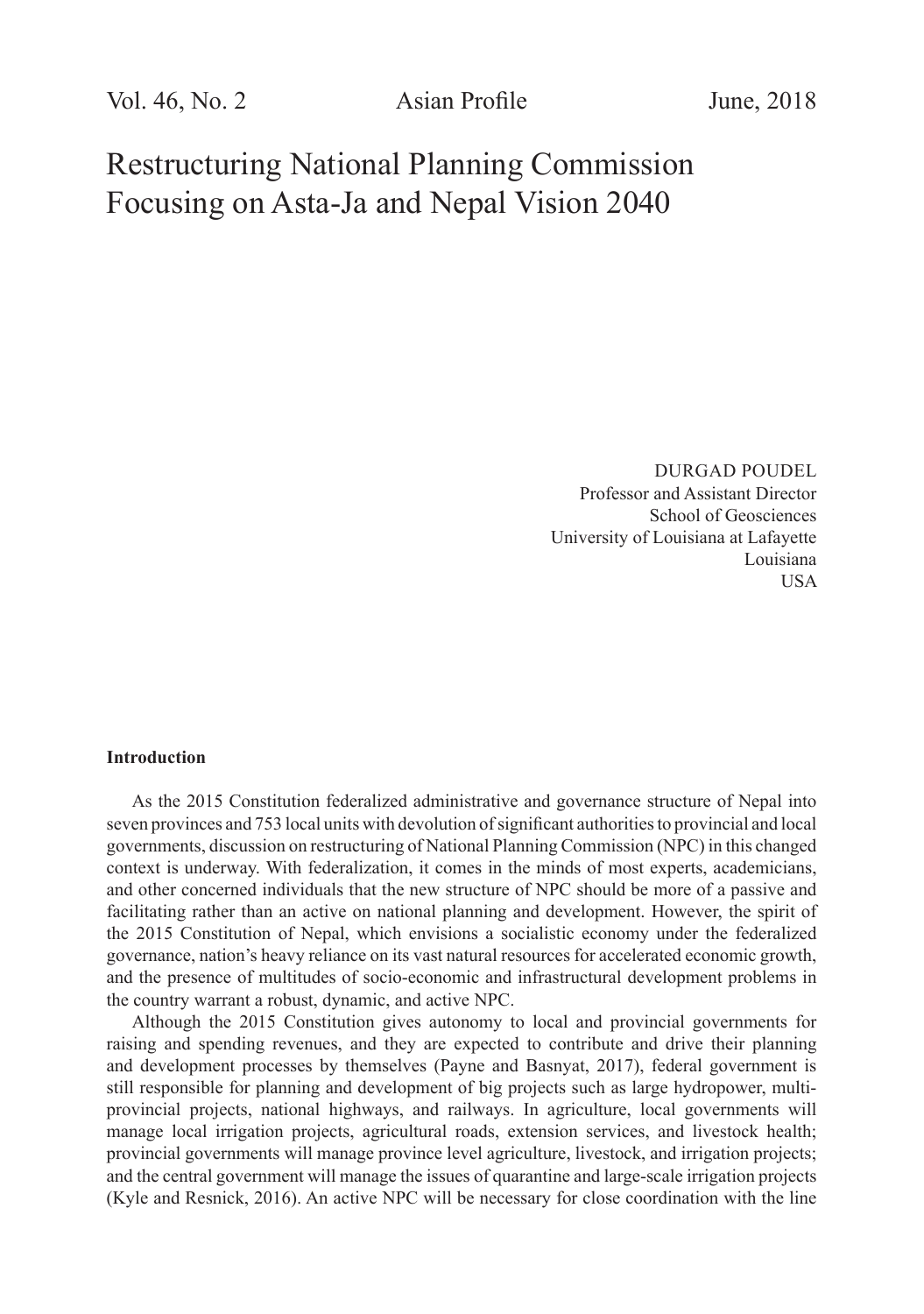agencies and the provincial and local governments for the development of integrated national plans and their successful implementations.

The Ministry of Finance (2017) has identified many challenges for Nepalese economy under the federalized structure. Major challenges identified include the development of an appropriate revenue system, achieving balanced and inclusive development, reducing dependency on foreign aid, developing infrastructure, agricultural modernization, employment generation, graduating from the Least Developed Countries (LDCs) status, and developing a socialistic economy as envisioned by the 2015 Constitution. In this context, the role of NPC on guiding line agencies and the local and provincial governments in planning and development for expedited economic growth and socio-economic transformation becomes paramount.

A close look on every nation's production and distribution system reveals the presence of both capitalistic and socialistic approaches. In this sense, capitalism and socialism are the two sides of the same coin in a society. In Nepal, while Nepali Congress (NC) government in 1991-94 emphasized economic liberalization, CPN-UML government in 1995 introduced pensions for the aged, then the subsequent coalition government headed by NC continued pensions for aged but re-emphasized economic liberalization policy (Hachhethu, 1997). Tax incentives and promotional schemes for private business include capitalistic approach, whereas health and education services, old age allowance, or expenses on social welfare involve socialistic mode of governance. While capitalism enriches a society through efficient production, socialism augments it through better distribution of the wealth. Relatively strong presence of government is necessary for managing natural resources as well as making big investment on large projects until the private sector sufficiently develops in a developing country like Nepal.

Planning and development system of Nepal is seriously underperforming. National plans developed by NPC are poorly coordinated between programs and the budgets, largely ad hoc, highly politicized, and are failure in their implementations (Wagle, 2017). National plans are lacking clarity on their long-term visions. In order to develop a robust planning and development process to accelerate economic growth and realize fast-paced socio-economic transformation of the nation, it is critical to review and assess Nepal's planning and development history, analyze current and future challenges in relation to economic growth and socio-economic transformation, develop a long-term vision for the nation, and restructure NPC appropriately.

## **Planning and Development History**

According to Wildavsky (1972), the concept of planning in Nepal began from Rana Prime Minister Shree Mohan Shamsher JBR in 1949 when he established a national planning committee for developing a Fifteen-Year Plan for making Nepal self-sufficient. Wildavsky (1972) further wrote that actual planning in Nepal began by establishing Planning Commission in 1956 following the proclamation stating "the necessity of a five-year plan for Nepal for attaining national selfsufficiency and establishing a welfare state" from His Majesty King Mahendra Bir Bikram Shah Dev on October 9, 1955. The Planning Commission of Nepal, basically, followed the similar ideals of the Planning Commission of India established in 1950 under the Chairmanship of the first Prime Minister of India, Pandit Jawaharlal Nehru, following India's independence from British rule on August 15, 1947. Major reasons for the establishment of Planning Commission in India were the conviction that the long-range national planning was necessary for solving many national problems including eradication of poverty, tackling regional imbalances, increasing literacy, enhancing national defense and economic growth, advancement on scientific and technological research, raising living standard of the people, and the industrialization of India (Mishra, 2014).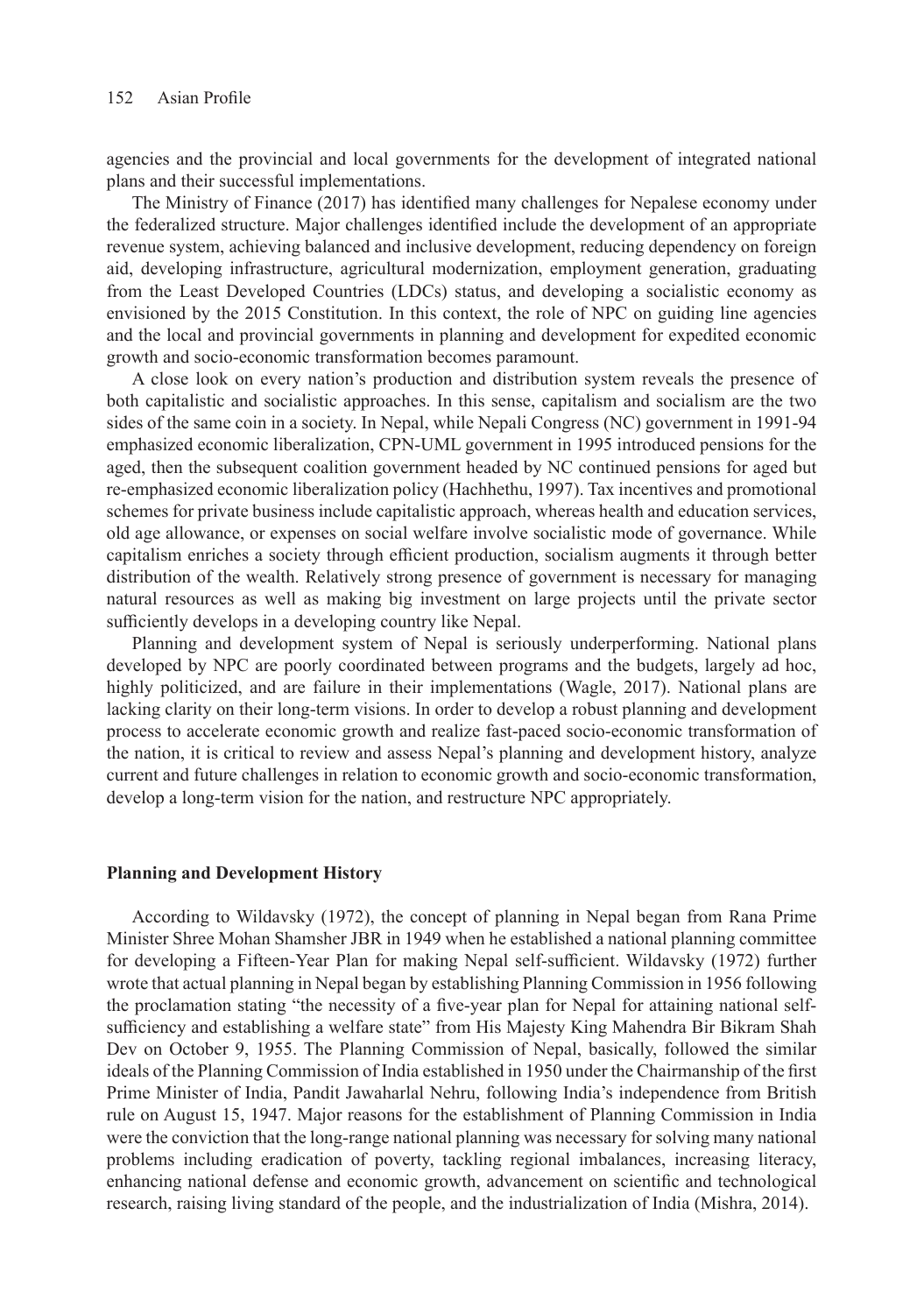India changed its Planning Commission to NITI (National Institution for Transforming India) Aayog, meaning "policy commission," with its primary feature as a "think tank" for policy formulation (NITI Aayog, 2017a) in 2015. As an improvement on Five-Year planning system, the NITI Aayog launched Three-Year Action Agenda early 2017, formally closing over six decades of centralized planning, after ending the Twelfth Five-Year Plan (2012-2017) on March 31, 2017 (NITI Aayog, 2017b; Singh, 2017). Along with increased economic growth, regional development, and sustainability of environment, forests, and water resources, the Three-Year Action Agenda is expected to help the Government of India in successful implementation of programs and projects and realization of the United Nation's Sustainable Development Goals (SDGs). The NITI Aayog emphasizes bottom-up approach for planning and development.

In Nepal, the First Five-Year Plan (1956-1961), which was produced by the Ministry of Planning and Development in 1956 (Wildavsky, 1972), and the subsequent five different plans emphasized infrastructural and industrial development coupled with import substitutions and employment generation. Planning goals and strategies in 1980s switched to agriculture (Khadka, 1988). Most infrastructural development projects such as highways, hydropower, irrigation schemes, airports, and industries were developed and completed during these early plan periods. The Seventh Five-Year Plan (1985-1990) keeps special significance in Nepal's planning and development history as it marked the beginning of the privatization of Public Enterprises (PEs) in Nepal. This plan for the first time encouraged the involvement of private sector in economic development. Nepal implemented the Structural Adjustment Program (SAP) from World Bank and Structural Adjustment Facility (SAF) and Stand-By Arrangement (SAB) from IMF during this plan period. These measures facilitated privatization and deregulation in the country. The decades of 1990s and 2000s saw significant progress on privatization of the industries and the liberalization of trade regime and financial sector. Poverty alleviation was the primary focus of national plans in which public-private-partnerships and encouragement for private investments remained the major strategies. From the end of the Tenth Five-Year Plan (2002-2007), the NPC started developing Three-Year Plans, mainly due to political transformation processes occurring in the nation. The  $11<sup>th</sup>$  plan (2007/10) addressed the rehabilitation and compensation following the Maoist War (1996-2006). From 2010 to present, Nepal's developmental strategy has been the promotion of market-oriented economy with additional involvement of private sector. The government has been emphasizing public-private-partnerships, private sector leaderships, and policy reforms. The  $14<sup>th</sup>$  plan (2016/19) also stresses sectoral development with emphasis on private investment (NPC, 2017).

According to Schloss (1983), the planning process in LDCs consist of three stages. The first stage is merely a ritual of planning. In the second stage, LDCs realize the potential of planning for attracting donors in meeting their developmental needs and rely on both political considerations and economic justification. At the third stage, they elevate from the "project" level to integrate planning and implementation into regional and sectoral planning. Arguing that it is the third stage when LDCs utilize planning for their actual development, Schloss (1983), cited the three road projects completed by 1962 in Nepal, for example, were not due to the Nepalese plans rather they were due to external offers. As Nepal's planning process can be considered at the third stage (Schloss, 1983), as discussed above, this is the prime time for Nepal to set up a highly dynamic, competent, and effective planning and implementation mechanism for expedited economic development capitalizing experiences gained and lessons learned over the past six decades of planning and development.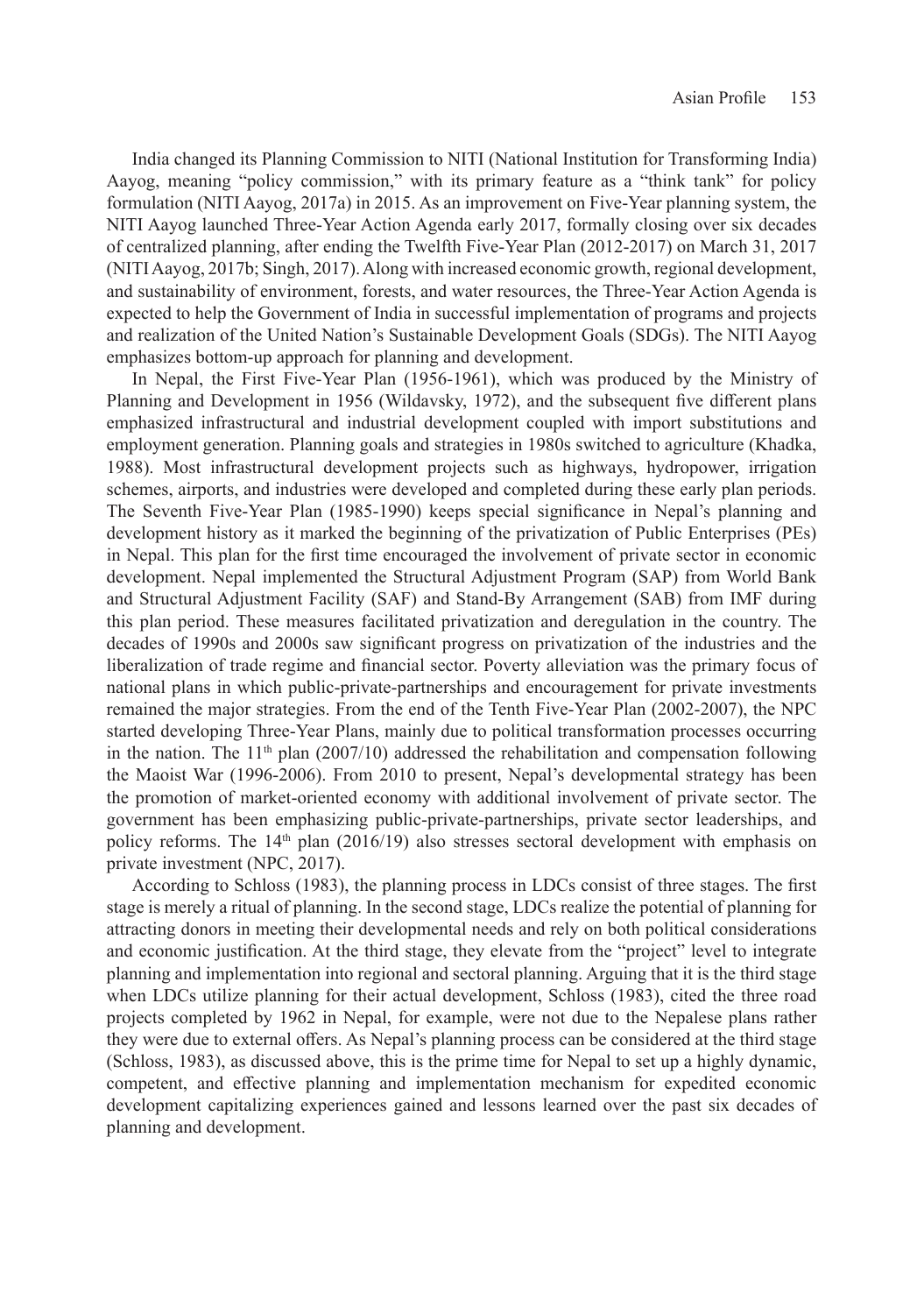### **Economic Growth and Socio-Economic Transformation**

Despite six decades of planned development, 25 percent of the Nepalese population is still below poverty line (NLSS, 2011) and 41 percent of children are suffering from stunting and chronic malnutrition (NDHS, 2011). In 2014, Nepal's literacy rate was 70.4 percent (CBS, 2016a). Nepal is still in the group of LDCs along with Afghanistan in Asia. Problems such as declining agricultural productivity, lack of employment, massive outmigration of youths, widespread corruption, environmental degradation, and lack of food and clean drinking water are enormous and widespread (Poudel, 2016). Of the total Nepalese population having access to electricity, onethird rely on small, rural off the grid hydropower and experience high load shedding especially during the dry season (USAID, 2017).

Nepal is experiencing seriously widening trade gaps in recent years (Ghimire, 2016; MoF, 2017). According to The Observatory of Economic Complexity (2017), Nepal's total expenditure on imports in 1995, 2000, 2005, 2010 and 2015, respectively, was US \$619 million, \$816 million, \$1,300 million, \$5,010 million and \$6,610 million. Export has remained almost the same during this duration with the amount of \$356 million, \$732 million, \$653 million, \$971 million, and \$910 million, respectively, for 1995, 2000, 2005, 2010, and 2015. Thus, the corresponding negative trade balance for the years of 1995, 2000, 2005, 2010, and 2015 was US \$263 million, \$84 million, \$647 million, \$4,039 million, and \$5,700 million, respectively. In relation to the trading partners, the CBS (2016b) reports a negative trade balance of Rs. 622,374.56 million (Rs.774,684.20 million import and Rs. 85,319.10 million export) for the fiscal year 2014/2015, of which 63.22 percent was with India, 14.21 percent with China, and 22.57 percent with other countries. The top two imports in 2014/2015 included agricultural products (Rs 137.12 billion) followed by petroleum products (Rs. 112.16 billion).

Increasing dependency of Nepal on foreign aid, which consists of loan and grants, is another major concern in recent years. Nepal's first foreign aid came from US with \$2,000 in 1951 to Rana Regime. Nepal officially became the recipient for foreign aid after signing the Colombo Plan in 1952. The Colombo Plan established in 1952 aimed for cooperative, economic, and social development in Asia and the Pacific. Since then Nepal has been regularly receiving significant foreign aid to meet its annual developmental expenditures (Levi, 1959; Wildavsky, 1972; Schloss, 1983; Khadka, 1988, 1997; Shrestha, 2015). The foreign aid component estimated at 25.1 percent equaled Rs. 206 billion in 2015-16 budget (Shrestha, 2015). According to Shrestha (2015), the top five multilateral agencies that provide foreign aid to Nepal include: World Bank, Asian Development Bank, European Union, UN Agencies, and Global Fund (GFTAM), and Shrestha (2015) adds that Nepal has not been able to utilize even 50 percent of foreign aid due to lack of institutional capacity for timely and properly utilization of the funds. Sources of foreign aid in Nepal has shifted drastically from bilateral agreements in the past to multilateral agencies at present (Levi, 1959; Wildavsky, 1972; Schloss, 1982; Khadka, 1988; Shrestha, 2015).

Nepal's outstanding public debt has also been increasing fast in recent years. Total outstanding debt of Rs. 375.6 billion in 2007/08 increased to Rs. 545.3 billion in 2012/13 and Rs. 627.8 billion in 2015/16 (MoF, 2017). Corresponding proportions of the outstanding foreign debt to the total outstanding public debt for the fiscal year 2007/08, 2012/13, and 2015/16, respectively, were 66.56 percent, 61.14 percent and 61.93 percent. In 2015/2016, Nepal's outstanding per capita debt was Rs. 22,159, which was a 50.6 percent increase from that of 2007/08 and 10.6 percent increase from that of 2012/13. Similarly, the 2007/08, 2012/13, and 2015/16 debt, respectively, equaled to 46.1 percent, 32.2 percent, and 27.9 percent of Nepal GDP (CBS, 2016b; MoF, 2017). Citing IMF's categorization of a country at a "critical stage," when its foreign debt hits 200-250 percent of the value of its export and the debt servicing ratio reaches 20 percent to the export, Verma and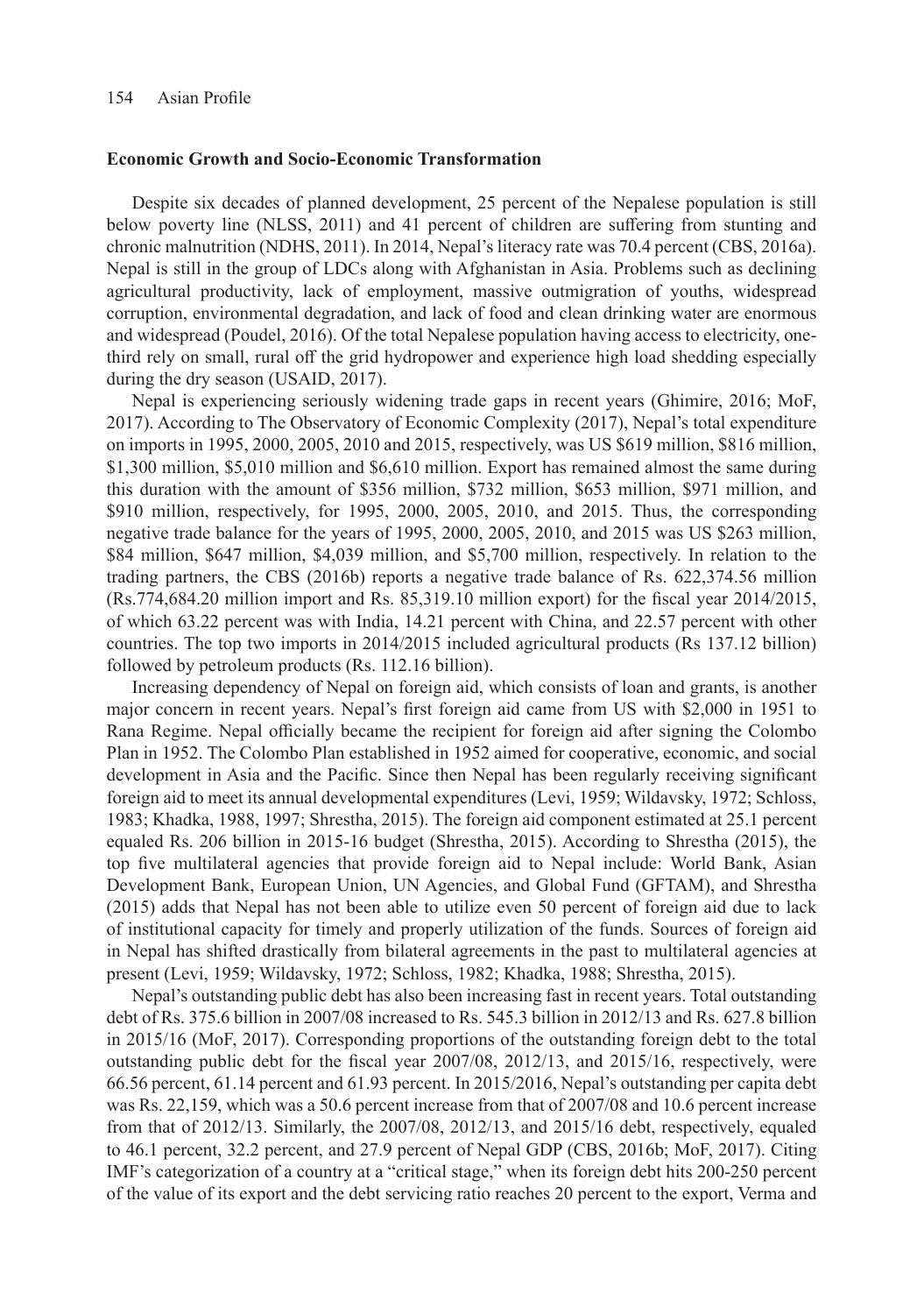Navlakha (2007) reported Nepalese economy at crisis stage as early as in 1994-95 when Nepal's foreign debt was 600 percent of the total export value and debt servicing ratio was 35 percent.

## **Nepal Vision 2040**

While King Birendra's pledge for raising the living standard of Nepalese people to the "Asian level" by 2000 (Baral, 1987) drew some attention in the past, there have been some exercises lately for developing vision for Nepal (Sharma et al. (eds.), 2012; NPC-ADB, 2016). Sharma et al. (eds.) (2012) presented a quite elaborative discussion on vision for Nepal in their book *Nepal 2030: A Vision for Peaceful and Prosperous Nation*. The ten chapters of this book cover the areas of land, tourism, hydropower, use of science and technology, transportation, water resources, overall security, women's empowerment, agriculture, climate change, and education as the focus areas for Nepal 2030. In order to come up with Nepal's long-term developmental strategy, the NPC with the help from Asian Development Bank (ADB) hosted a one-day high level international seminar, the "Envisioning Nepal 2030" on March 28, 2016, in Kathmandu, which was attended by representatives from government agencies, private sector, aid agencies, academia, civil society organizations, and other stakeholders (NPC-ADB, 2016). With the goals of graduating from LDC status by 2022, achieving SDGs, and becoming a middle-income country by 2030, various thematic presentations made in the seminar included accelerating inclusive growth, energy (hydropower) development, urban development and transport connectivity, human resource and social sector development, and transforming agriculture into a high-value competitive industry.

About a decade ago, Poudel (2008) founded a groundbreaking Asta-Ja Framework for nationbuilding and socio-economic transformation of Nepal. Asta-Ja Framework includes eight "*Ja*", Nepali letter "*Ja*" [*Jal* (water), *Jamin* (land), *Jungle* (forest), *Jadibuti* (medicinal and aromatic plants), *Janashakti* (manpower), *Janawar* (animals), *Jarajuri* (crop plants), and *Jalabayu*  (climate)] and eight principles (community awareness; capacity-building; policy decision making; interrelationships and linkages; comprehensive assessment; sustainable technologies and practices; institutions, trade, and governance; and sustainable community development and socioeconomic transformation) (Poudel, 2016). Based on Asta-Ja Framework and Nepal's current socio-economic and environmental challenges, Nepal Vision 2040 is developed (Figure 1). Nepal Vision 2040 aims elevating Nepal at the par of a developed nation by 2040. Discussion on goals and strategies of Nepal Vision 2040 follows.

# *Food Self-Sufficiency*

Nepal has been aiming for self-sufficiency since its First Five-Year Plan (1956-61), when its major exports included jute products, rice, wood, medicinal herbs, bamboo, and sabai grass, and major imports included textiles, sugar, cement, and cigarettes (Consing, 1963). For import substitution, the U.S.S.R. and China assisted Nepal by establishing sugar, cigarette, and cement factories as early as in 1960s. However, despite high potential for food self-sufficiency, Nepal has been importing wide range of agricultural products in recent decades. Major agricultural commodities imported in 2014/2015 included cereals (Rs. 35.12 billion), fat and edible oil (Rs. 22.51 billion), vegetables (Rs. 15.93 billion), fruits and nuts (Rs. 10.54 billion), animal fodder (Rs. 10.02 billion), oil seeds (Rs. 9.11 billion), coffee, tea and spices (Rs. 4.27 billion), sugar and confectionery (Rs. 3.49 billion), beverages (Rs. 2.92 billion), tobacco (Rs. 2.55 billion), live animal (Rs. 2.42 billion), dairy products (Rs. 2.15 billion), and fish (Rs. 1.15 billion) (CBS, 2016b). Of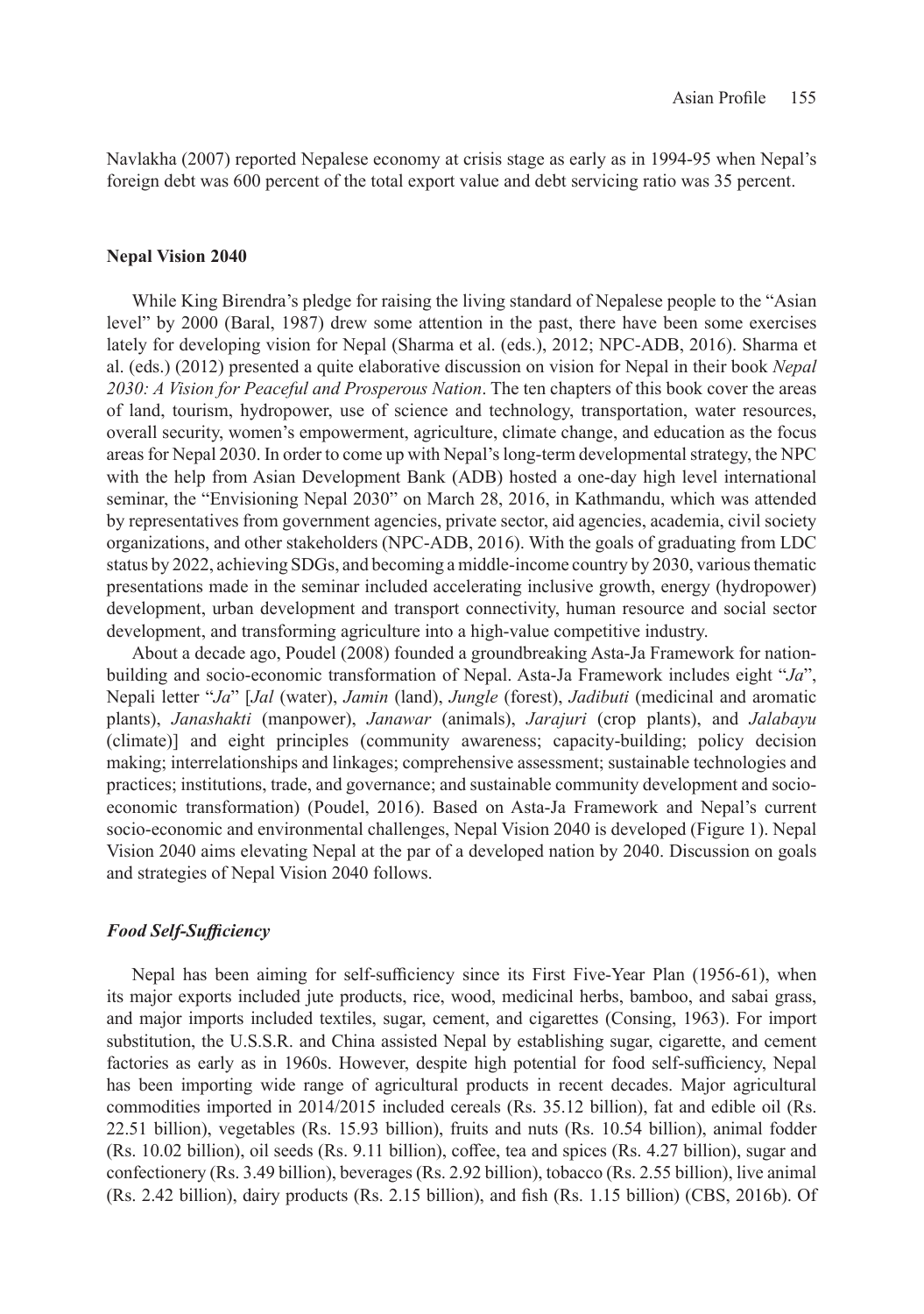

**Figure 1. A Simple Diagram Showing the Development of Nepal Vision 2040**

cereals, rice and paddy constituted Rs. 23.79 billion (684,130 MT) and maize Rs. 7.43 billion (290.993 MT). More than 95 percent of rice and paddy and maize imports came from India.

Nepal's total food production in 2016/17 fiscal year was estimated at 9,741,000 MT, which included 5,230,000 MT paddy (rice), 2,320,000 MT maize, 1,841,000 MT wheat, and 306,000 MT millet (MoF, 2017). Compared to the previous fiscal year 2015/16, total estimated food production and the estimated production of rice, maize, wheat, and millet in 2016/17 increased by 13 percent, 21.6 percent, 3.97 percent, 6 percent, and 1.26 percent, respectively. Timely onset of monsoon and timely availability of fertilizers and improved seeds were the primary reasons for this yield increase. A close look of food production statistics and the fact that more than 4.26 million hectares of agricultural land with very suitable agro-ecology for agricultural production and 69 percent of total population engaged in agriculture, food self-sufficiency is not a difficult goal to reach. Crop yields can be increased significantly through adequate irrigation facilities, high yielding varieties, timely availability of necessary agricultural inputs, and appropriate crop production technologies. Food storage facilities and controlling food losses during storage will also significantly add to food self-sufficiency. Various programs including Agricultural Development Strategy (ADS) and initiatives such as the Food Security Action Plan, the Zero Hunger Challenge Initiative 2025, and the Multi-Sector Nutritional Plan (Kyle and Resnick, 2016) will potentially contribute to food self-sufficiency. As the 2015 Constitution devolves power from the Ministry of Agriculture Development (MoAD) to provincial and local governments for agricultural and livestock production, it is important for the central government to coordinate these activities across the nation effectively and allocate funds accordingly.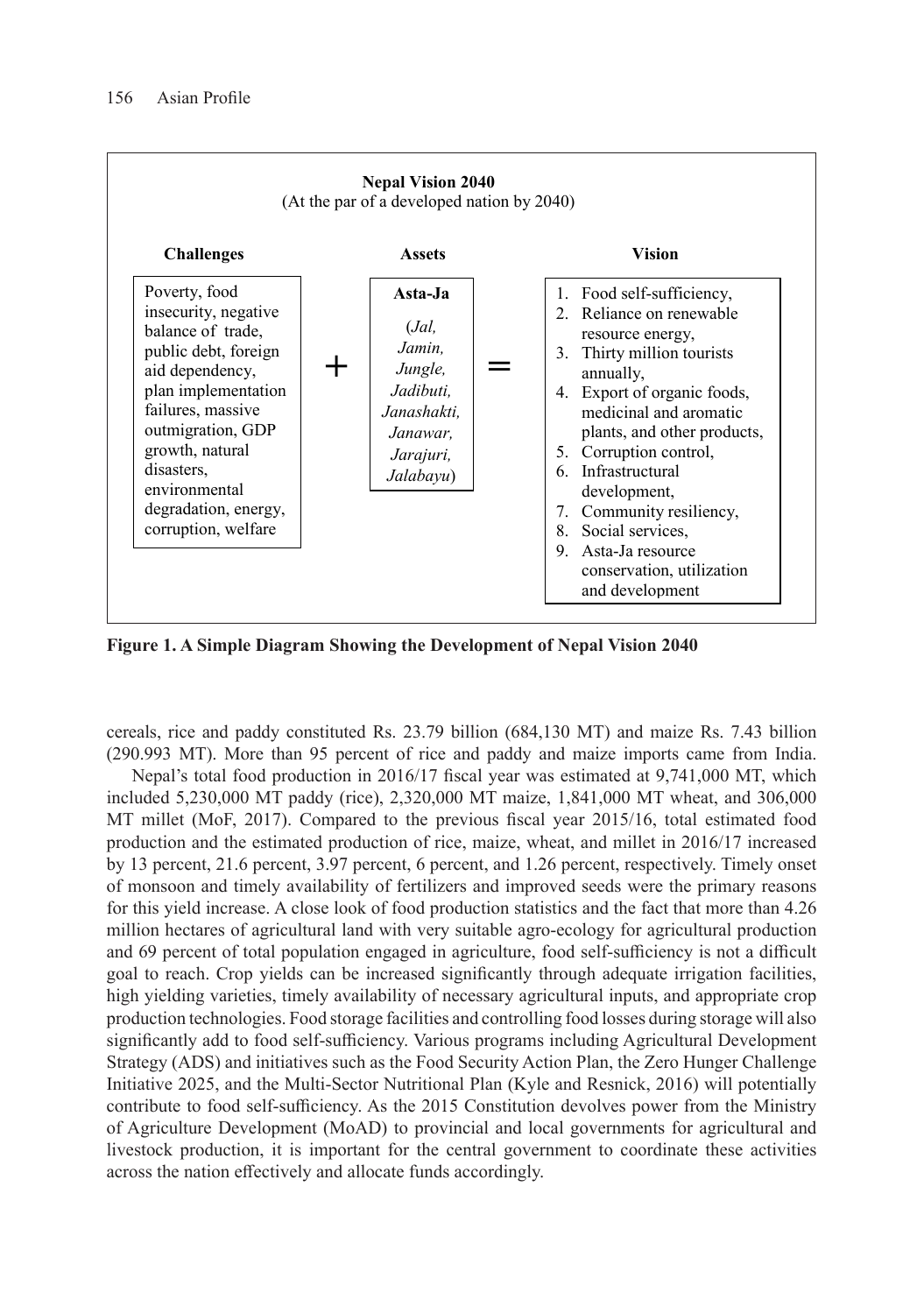# *Reliance on Renewable Resource Energy*

According to Chapagain (2017), Nepal is currently producing 914.18 MW of hydroelectricity followed by 53.41 MW from thermal plant and 0.68 MW from solar power. In 2014/15, electricity imported from India comprised 27 percent of Nepal's total energy supply. The Ninth Five-Year Plan (1997-2002) had emphasized the development of large hydroelectric projects so that Nepal would not only be self-sufficient in energy but also would export energy to neighboring countries. Major hydropower projects envisioned during the Ninth plan included Koshi 4,700 MW, Karnali 10,800 MW and Mahakali 4,680 MW. While it is estimated a GDP growth rate of >8 percent is necessary to graduate Nepal from the list of LDCs, even for a modest GDP growth rate of 5.6 percent Nepal needs additional 11,500 MW of electricity by 2030 (Lacoul, 2015). According to Chapagain (2017), Nepal's total demand for electricity will reach 6,000-11,000 MW by 2025 and 20,000-51,000 MW by 2040. With current capacity of 2,954 MW, there is obviously a serious future deficit of electricity in Nepal. Alternative energy sources such as solar, wind, and biofuel can augment energy production. Just as Bhutan has a plan to reduce the use of petroleum products by 70 percent by 2020 (Adhikari, 2015), Nepal should accelerate generation of hydropower and start utilizing electricity and alternative energy in households and other uses.

## *Thirty Million Tourist Annually*

Nepal's tourist arrival in 2016 was 753,002 and total revenue generated from tourism was \$518,498,000 (MoCTCA, 2016). In 2016, seventy-six percent of tourists arrived by air, and the top five countries providing tourists were India, China, Srilanka, USA, and UK. There were 82,830 tourists for pilgrimage. Nepal's tourism infrastructure in 2016 included 38,242 beds with 120 star and 985 non-star hotels, 3,444 travel agencies, 2,367 trekking agencies, 3,717 tourist guides, and 13,049 trekking guides. By learning lessons from Thailand, Nepal can attract at least 30 million tourist annually. Thailand had 10.8 million tourist arrival in 2002, which reached to 32.58 million in 2016 (Thaiwebsites, 2017). Major countries providing tourists to Thailand included China, Malaysia, Japan, Russia, Korea, India, Australia, Laos, UK, Singapore, USA, Germany, Vietnam, France, Hong Kong, Indonesia, Combodia, and Taiwan. China was far ahead of Malaysia, the second largest tourist providers. According to Agoda Company (2017), there are at least 50,924 vacation rentals and hotels available in Thailand. Taking Thailand's tourism industry as a reference point, Nepal needs more than 1.5 million beds with about 4,800 star and 39,400 non-star hotels to accommodate 30 million tourists annually. There will be a tremendous growth on trekking agencies, including tourist and trekking guides. With the current rate of revenue generation, 30 million tourists will add more than US \$20 billion annually to Nepalese economy. The vast Himalayan range with beautiful Mountain and Terai landscapes can serve as the major tourist destinations for the world. Along with conventional tourism, Nepal must focus on eco-tourism and religious tourism.

# *Export of Organic Foods, Medicinal and Aromatic Plants and Other Products*

Located between two large countries, India and China, Nepal has great opportunities for production and export of high-value products including organic produce, medicinal and aromatic plant products, bottled drinking water, electricity, and other high-value commodities. Presence of unique agro-ecological zones, naturally isolated production belts, smallholder and mixed farming production system, and the existence of traditional knowledge for agricultural production favor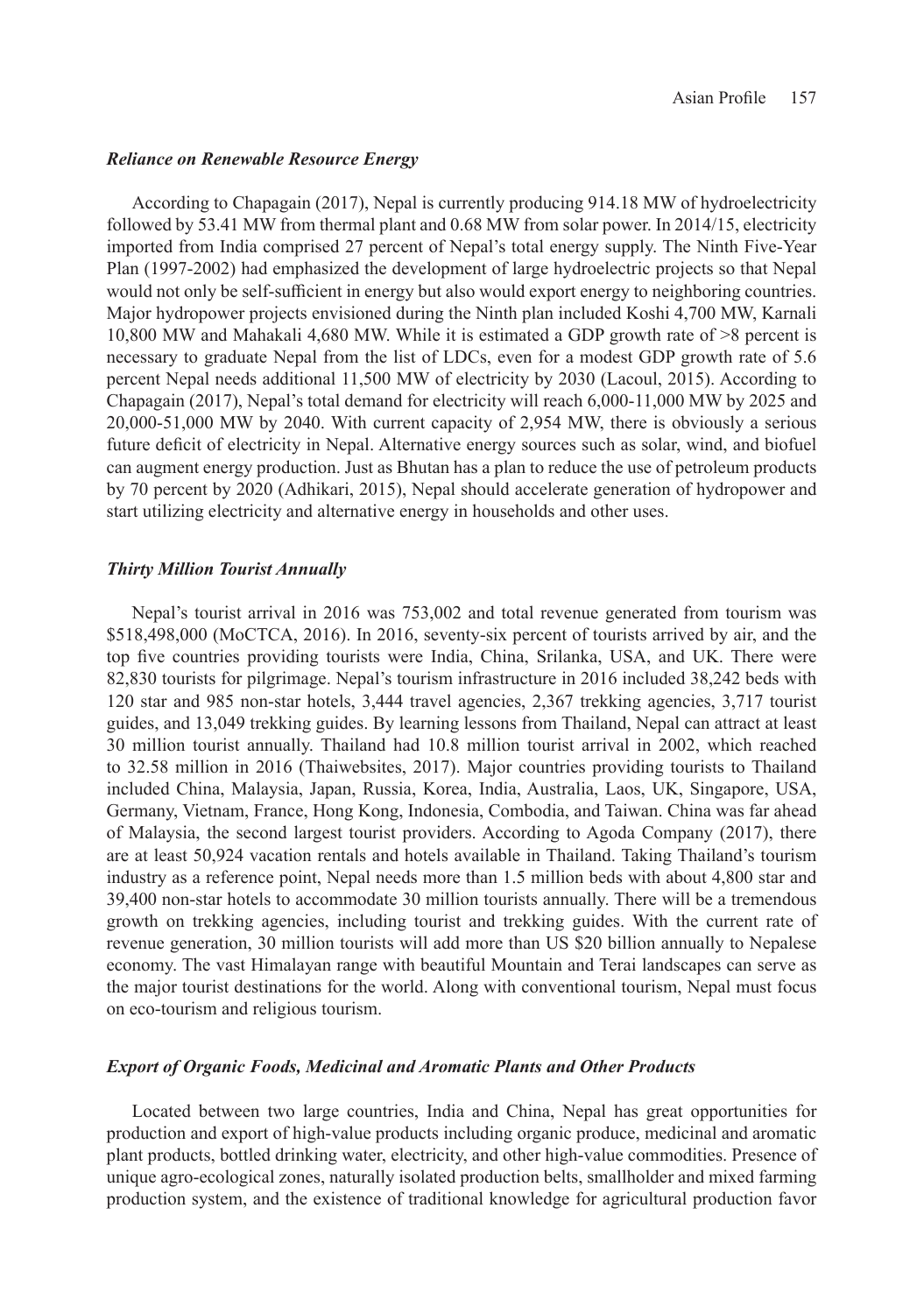organic production. In fact, Nepal should consider declaring both the Mountainous and Himalayan regions as organic production belts in the first phase and then whole nation later. Nepal can serve the world as a global refuge for organic agriculture. Specialty products such as honey, cardamom, tea, coffee, medicinal and aromatic plants, vegetable seeds, flowers, organic meat and dairy, tea, coffee, fresh vegetables, and fruits are some products that possess high potential for organic production and export. Despite Nepal being a sovereign country and friendly neighbor for India and latter being one of the major countries helping Nepal for economic development, Nepal's relationship with India frequently gets strained (Levi, 1959; Gaige, 1971; Lohani, 1975; Ojha, 2015), which is not helpful for both countries in gaining peace, prosperity, and mutual respect. Currently, Nepalese trade is suffering from declining export, shrinking industrial sector, swelling demand prompted by foreign remittances, lacking quality products for exports, lack of trade related infrastructures such as road and electricity, lack of business conducive environment, and lack of appropriate incentives for export promotion (Ghimire, 2016). Therefore, while improving its trade competitiveness, Nepal should fully utilize existing various trade agreements and trade opportunities such as Trade and Investment Framework (TIFA) that Nepal has signed with USA, BIPA agreements that Nepal has signed with other countries, the "Everything but Arms" initiative of European Union, Nepal-India Free Trade Treaty, and growing market in China. The trans-Himalayan air route agreement signed between Nepal and China in 1978 (Baral, 1979) sets the stage for expansion of air transport system of the country.

# *Corruption Control*

Corruption includes several monetary and non-monetary form, including bribery, fraud, embezzlement, extortion, favoritism and nepotism. According to Transparency International (2017), Nepal ranked 131 out of 176 countries in 2016 Corruption Perception Index. Corruption has infested almost all sectors of the country including public, political, private, judiciary, civil service, police, army, and NGOs (Poudel, 2011). The Commission for Investigation of Abuse of Authority (CIAA), Commission for Investigation of Abuse and Authority Act, 1991; Revenue Leakage (Investigation and Control) Act, 1995; Corruption Prevention Act, 2002; Good Governance (Management and Operation) Act, 2007; and Anti-Money Laundering Act, 2008, include the main constitutional arrangements and corruption control measures in Nepal (Poudel, 2011). Major reasons for uncontrolled corruption in Nepal include failure in the implementation of anti-corruption measures, inadequate laws and regulations, and the lack of institutional capacity for enforcement. In addition to successful implementation of anti-corruption measures, converting Nepal into digital economy and strong presence of anti-corruption institutions and authorities across the nation will help in corruption control. Additionally, a requirement of a financial transaction through bank checks, money orders, or bank transfers will be helpful in controlling corruption. Along with a high degree of coordination among the anti-corruption authorities and institutions such as CIAA, OAG, Vigilance Center, Special Courts, Judicial Council, Army Special Court, Public Media, and other stakeholders, strict enforcement of anti-corruption measures in private sector and in international transactions is necessary.

#### *Infrastructural Development*

Infrastructural development such as construction of roads, airports, irrigation canals, ropeways, hydropower stations, and the establishment of agro-industries incur heavy expenditures. However, such projects directly influence local communities through employment opportunities,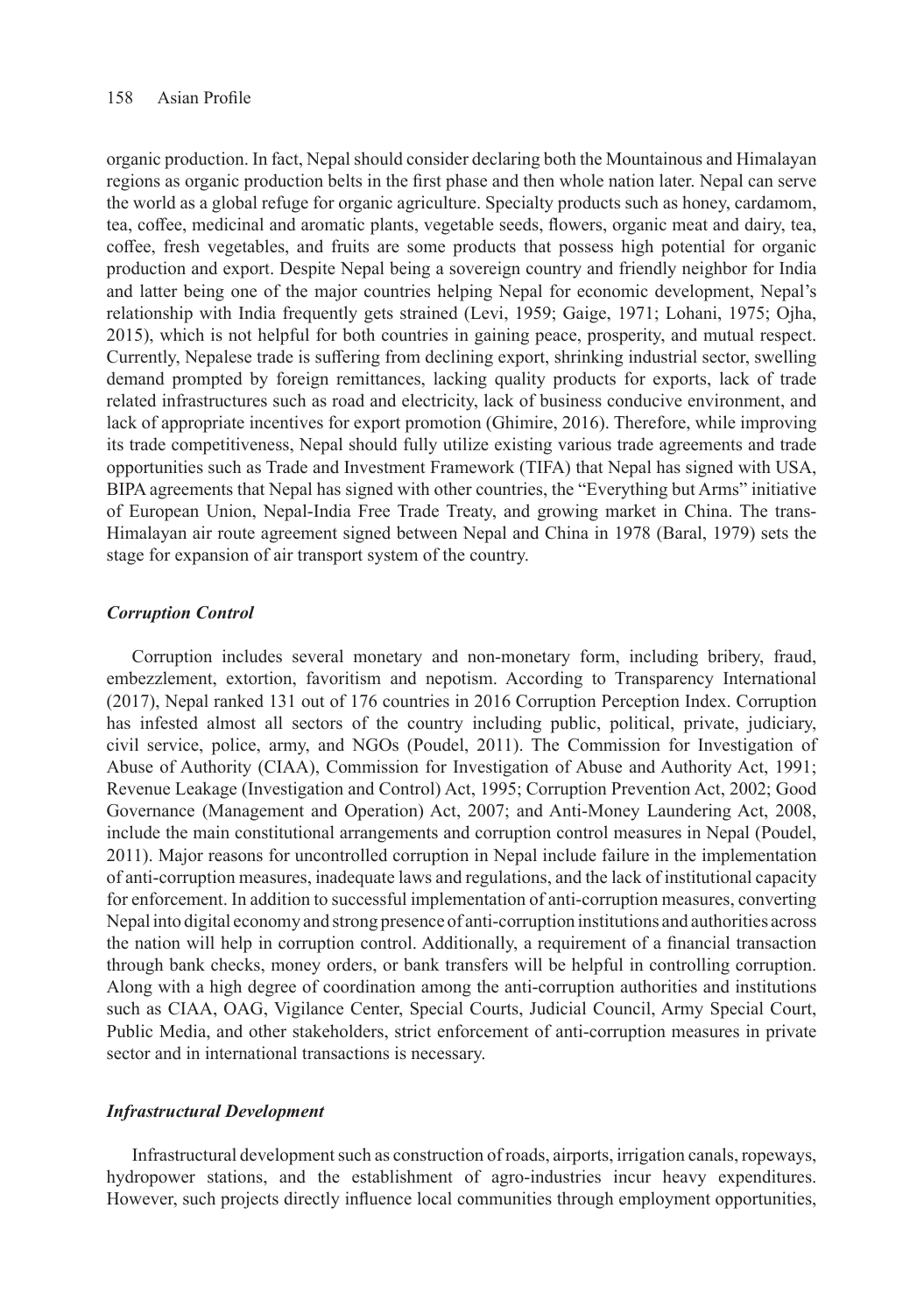transportation, market access, and production of goods and services. According to Wildavasky (1972), infrastructural development plans must state clearly, why and where and how, these investments are justified. Unprecedented delay on the completion of construction projects has become a major problem in Nepal. Along with some administrative hurdles, rampant corruption, impunity, political malpractices, negligence, and construction syndicates are responsible for delayed completion of construction projects. Establishment of Nepal Army Corps of Engineers for construction, supervision, and the maintenance of large construction projects will expedite infrastructural development in Nepal. Such projects may include large hydropower, transportation, bridges, reservoirs, irrigation, mining and extractions, flood control, civil aviation, or diversion dams. Private sector can be involved in medium to small size projects. The practice of involving army in developmental activities is not a new one. Involvement of Iranian army in literacy program for decades or the frequent engagement of Indian army in infrastructural development works, and, although during the conflict time, the introduction of the ISDP (the Integrated Security and Development Program initiated in 2001) in Nepal (Gordon, 2005) demonstrate the fact that the concept of Nepal Army Corps of Engineers is not unrealistic.

# *Community Resiliency*

Community resiliency entails building communities that are less vulnerable to the impacts of natural disasters such as earthquakes, floods, hurricanes, tornadoes, landslides or climate change. Nepal is currently facing historic rebuilding challenges following the devastating 7.8 Magnitude Gorkha Earthquake on April 25, 2015 which took the life of more than 9,000 people injuring more than 19,000 and a complete loss of more than half million building structures affecting more than eight million people. Adverse economic impact of the Gorkha Earthquake coupled with the economic blockade by India is evident by the overall GDP growth rate of 0.01 percent along with the growth rates of 0.03 percent and 0.16 percent, respectively, for agriculture and non-agriculture sector in 2015/16 fiscal year (MoF, 2017). Another natural disaster, the 2017 Terai Flood, has reportedly caused a total loss of more than Rs. 63 billion destroying 41,000 houses completely and damaging 151,000 houses partially. An estimated cost for the recovery of the 2017 Terai Flood is Rs. 73 billion. Additional natural disasters of high magnitude that occurred within in the past 25 years in Nepal include the devastating flood of August 2014 in western Nepal and the 1993 landslides and debris flow (Poudel, 2016). Increased investment on infrastructures such as communication system, early warning system, flood control, evacuation routes, etc., and income diversification, and community capacity-building is necessary for developing resilient communities against natural disasters and climate change impacts.

## *Social Services*

Nepal has many complex issues and challenges on social service sector mainly education, health, drinking water, support for vulnerable groups, and pollution control. Streamlining Nepalese education system so that it comes within the reach of every citizen while advancing to a higher level of education and research is a critical task. A high degree of disparity exists among Nepalese population with regard to health services mainly due to remoteness, lack of infrastructure, lack of health services facilities, socio-cultural traditions, and gender relations (Campbell et al., 2003). Due to pollution and drying springs, both the quantity and quality of drinking water supply has emerged as a major challenge in recent years (Shrestha et al., 2013; Poudel and Duex, 2016). Many women, children and other vulnerable groups are in dire need of help for food, nutrition, clothing,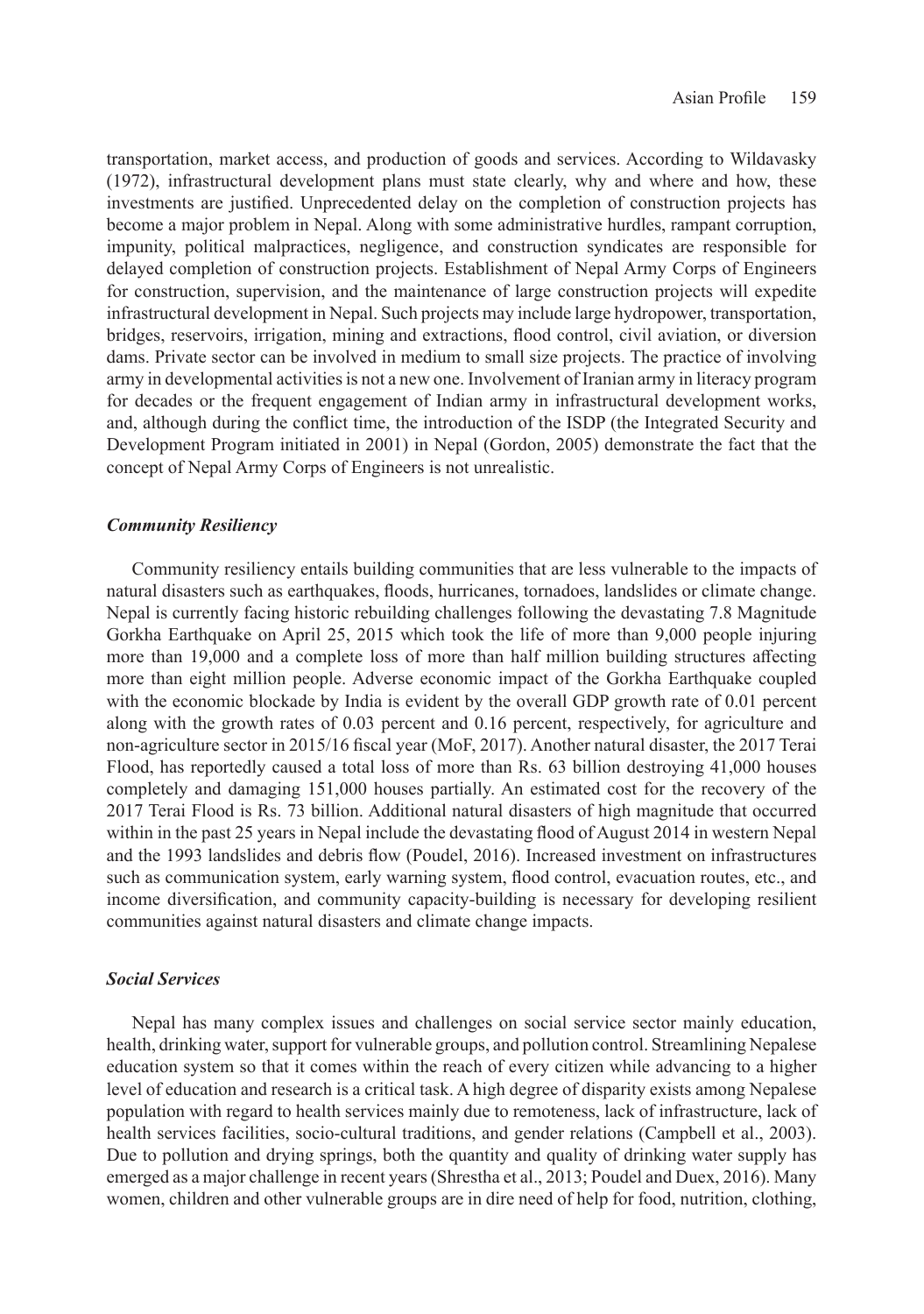education, health services, and other necessities. Old citizens under these poverty-stricken groups are seriously lacking basic social services. Girl trafficking is another major social problem in Nepal. War victim children, handicaps, and disadvantage population need immediate help. Similarly, there is a large landless population in the country who need immediate help. Natural disaster victims from 2015 Gorkha Earthquake and 2017 flood need help and recoveries immediately. As many children in the rural areas lack foods, implementation of school meal programs including food stamps and other food support systems is urgently needed. Women empowerment programs such as providing training and loans for women should have high priority. A large population living in the slumps, landless people, disadvantaged population due to caste system and other differences, and population living in geographically remote and isolated areas need governmental support for basic education, health, employment, food, shelter, and income generation.

## *Asta-Ja Conservation, Utilization and Development*

Nepal should give high priority for sustainable utilization, conservation and development of Asta-Ja resources. There have been massive degradation of agricultural resources due to soil erosion, deforestation, land use changes, and soil fertility decline (Khadka, 1988; Poudel, 2015). Programs such as soil and water conservation, forest conservation, reforestation, and conservation of medicinal and aromatic plants are necessary for overall development of natural resource base in the country. Springs rejuvenation, rehabilitation of degraded Chure lands, reforestation of degraded areas, and stream bank reinforcement include additional conservation programs that the nation needs to implement immediately. Global warming, climate change impacts, chemicals and pesticides in the environment, soil and water pollution, food contamination, and environmental degradation are major environmental and public health problems of the nation. Different approaches for Asta-Ja conservation, development and utilization include community involvement, collaborative undertakings, private businesses, or governmental initiatives. For the best utilization and the conservation of Asta-Ja resources, Nepal must immediately launch large-scale training programs leading to a widespread income generation and resource conservation activities across the nation. According to Khadka (1988), there must be high commitment, dedication, and seriousness in the part of politicians and the government for successful implementation of development plans and strategies. The Tenth Plan (2002-2007) (NPC, 2003) identifies three essential requirements for program success: (1) political stability; (2) strong governmental commitment and political will; and (3) good governance ensuring service delivery, accountability, and transparency.

#### **Restructuring National Planning Commission**

Failure of planning and implementation has remained a major problem from the advent of planning in Nepal. According to Levi (1959), the First Five-Year Plan was criticized of being very broad encompassing almost every aspect of economic life, too ambitious, underestimating the need for training of administrators and technical experts, neglecting the utilization of immediately available resources for economic growth, and undermining the political difficulties for project implementation. The plan was not able to create effective administrative machinery, failed to reach out to the villagers, and the Planning Commission was not functional due to high staff turnover; however, some progress was made mainly due to help from foreign countries as 75 percent of the projects were funded by foreign powers (Levi, 1959). Similarly, Gaige (1971) stated that ineffective administration was the major reason for implementation failure of the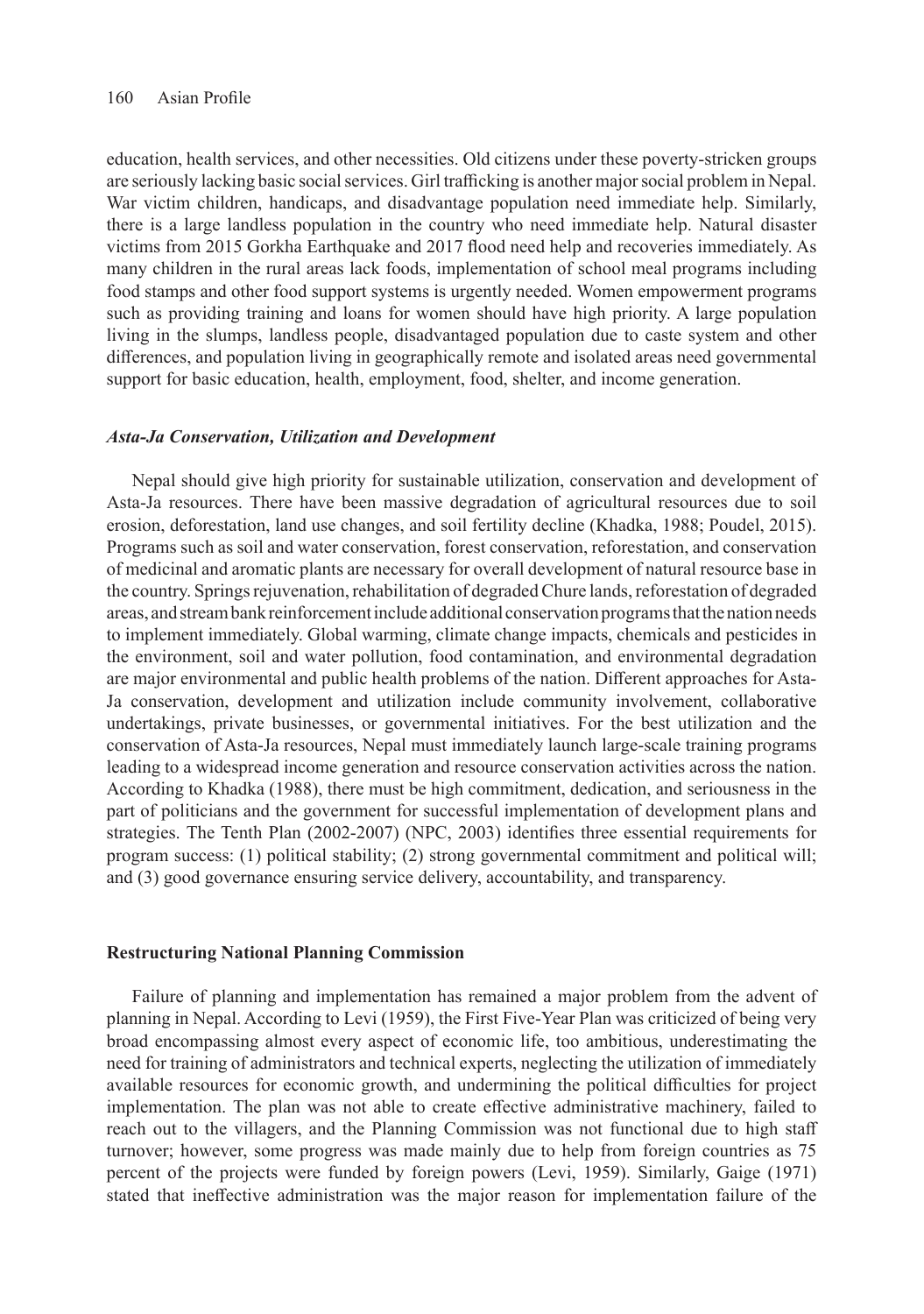Third Five-Year Plan (1965-1970). According to Wildavsky (1972), planning failure in Nepal was due to insufficient information available for planning, lack of competent project proposals, inability for effective planning of foreign aid, opposition of the Finance Ministry, and incapable administration for development. Schloss (1980) also cited lack of planning information, lack of skilled manpower, poor communication system, mismatch between planning and financing, lack of coordination among administrative units, and high degree of centralized decision making as some of the major causes of planning failure in Nepal. In recent years, planning and implementation is suffering largely from disconnection between budgeting and projects, too short time for planning and implementation (as Nepal has entered into Three-Year Plan mode after the Tenth Five-Year Plan), lack of proper monitoring and evaluation, political influence, and lack of manpower (Wagle, 2017). In addition, severe politicization of the bureaucracy, political instability, and widespread corruption include additional factors responsible for these failures. Federalization of the country has added additional challenges for successful planning and implementation. Effective functioning of local bodies due to their small sizes (i.e., on average 4,000 residents) is another major concern for successful planning and implementation (Payne and Basnyat, 2017).

Nepal government made several efforts in the past in reorganization of planning apparatus and the formation of new organizational procedures (Schloss, 1980; NPC, 2017). One of the early efforts of a particular interest include the establishment of the *Janch Bujh Kendra* (JBK) (i.e., Research and Enquiry Center) in 1971 and the formation of the National Development Council (NDC) in 1972. The JBK, headed by then Crown Prince Birendra Bir Bikram Shah Dev, was originally established as public complaints investigation unit, which later developed into the Palace's special investigative unit for all administrative malpractices in the country, a "think tank," and policy research body. The JBK drew young officials from civil service as well as from outside and studied broad spectrum of policy issues including industrial policy, education schemes, and district and regional development. Similarly, the NDC, which was originally headed by King Mahendra himself, was an assembly of ministers, former prime ministers, Chairman of the Council of State, Chairman of the Standing Committee of National Assembly, members of NPC, representatives from District Panchayats and National Federation of Industries and Commerce, and some members nominated by the King (Schloss, 1980). The NDC reviewed the national developmental strategies and provided guidelines to the NPC for developing national plans. The Fifth Five-Year Plan (1975-1980) was developed within the framework of this new planning structure and was quite impressive (Schloss, 1980).

In the new federalized environment, the NPC should be able to formulate fully coordinated and realistic national plans, adopt bottom-up planning approach, serve as a "think tank," ensure implementation and the accountability of the projects, and achieve national targets and goals. The NPC should be capable for fulfilling its central coordinating role for project planning and implementation, monitoring and evaluation, and capacity-building. Holistic approach in planning and management is essential for a small country like Nepal where natural resources such as rivers, national parks, and forest reserves cross-cut local and provincial boundaries within a very narrow range of geographical distances (Poudel, 2011).

A new structure of the NPC has been presented in Figure 2 which contains an Asta-Ja Assembly of Experts and Policy Makers and forms six units: Project Analysis and Development; Project Implementation, Monitoring and Evaluation; Policy Research and Advisory, Capacity-building; Data Analysis and Synthesis; and Planning. Of particular importance in this new structure includes the formation of the Asta-Ja Assembly of Experts and Policy Makers from the members identified and recommended by a nonpartisan Parliamentary Committee and ex-officio members from PMO, line ministries, academia, industry, national security, provincial governments, and other stakeholders. This provision will replace the current mechanism of NPC members coming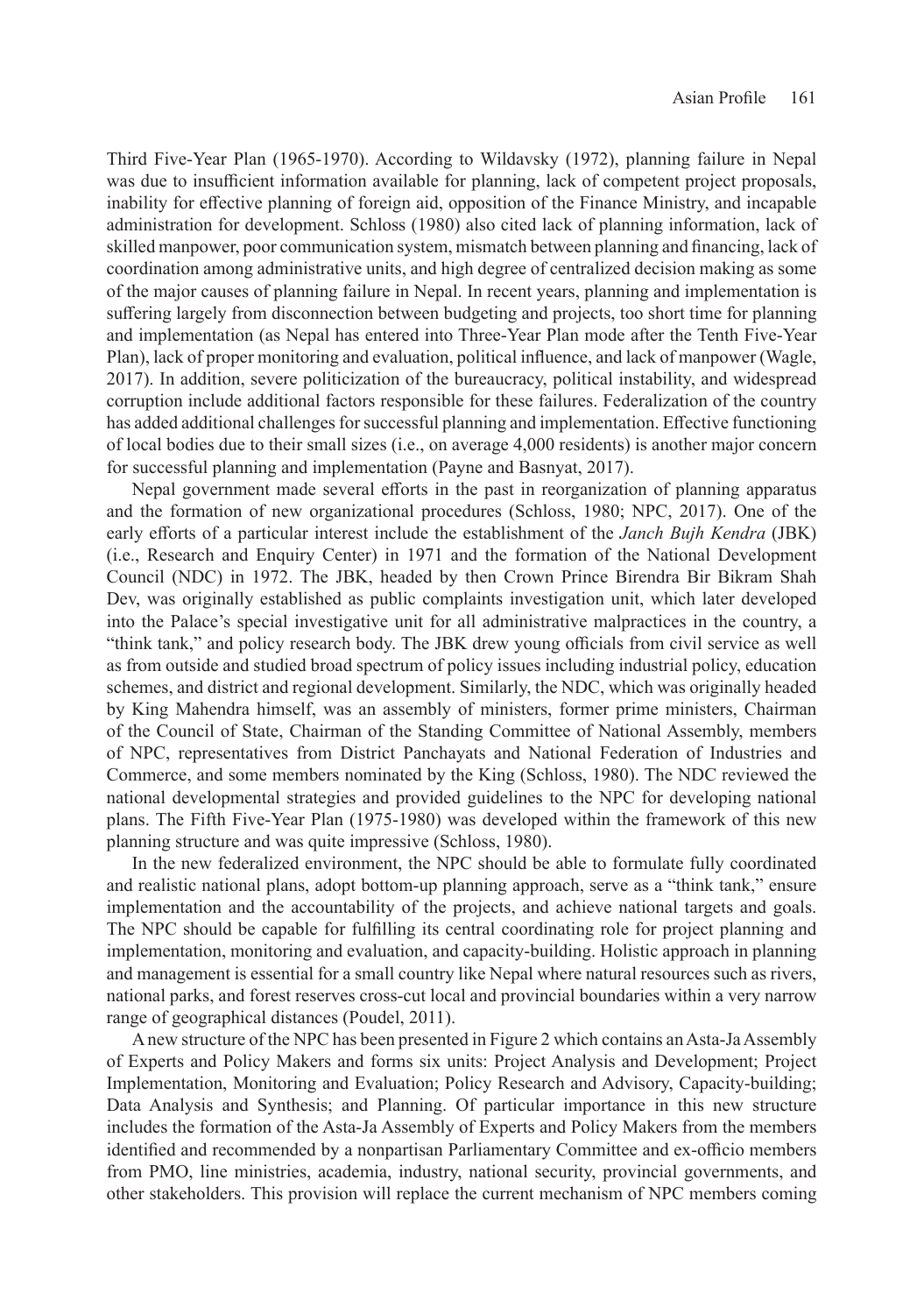directly from the political parties in the government. The NPC members recommended by the Parliamentary Committee will have a five-year appointment coinciding with the election cycle. Interestingly, the proposed six units to be formed by the Assembly of Experts and Policy Makers here closely match with the four divisions: Sectoral Program Coordination, Plan Implementation and Administration, Resource Planning and Evaluation, and Economic Research and Regional Policy identified in 1968 for making changes in the planning structure of Nepal (Schloss, 1980).



**Figure 2. Proposed Organizational Structure of the National Planning Commission of Nepal**

The NPC should work closely with the Ministry of Finance in planning and budgeting. While NPC comes up with a "basket" of national programs and projects with priorities from the budgetary guidelines received from the Ministry of Finance, the latter will have a final say in allocating funds for these programs and projects. The Ministry of Finance will coordinate the foreign aid. The NPC will work closely with the planning and implementation units of respective ministries and departments in terms of the development and implementation of sectoral plans. The NPC will work collaboratively with line agencies in program monitoring and evaluation and capacity-building. It is expected that the planning cells under each line ministries and provincial as well as local governments across the nation will be established/strengthened and equipped with data collection, data analysis, synthesis, reporting, and planning and development facilities.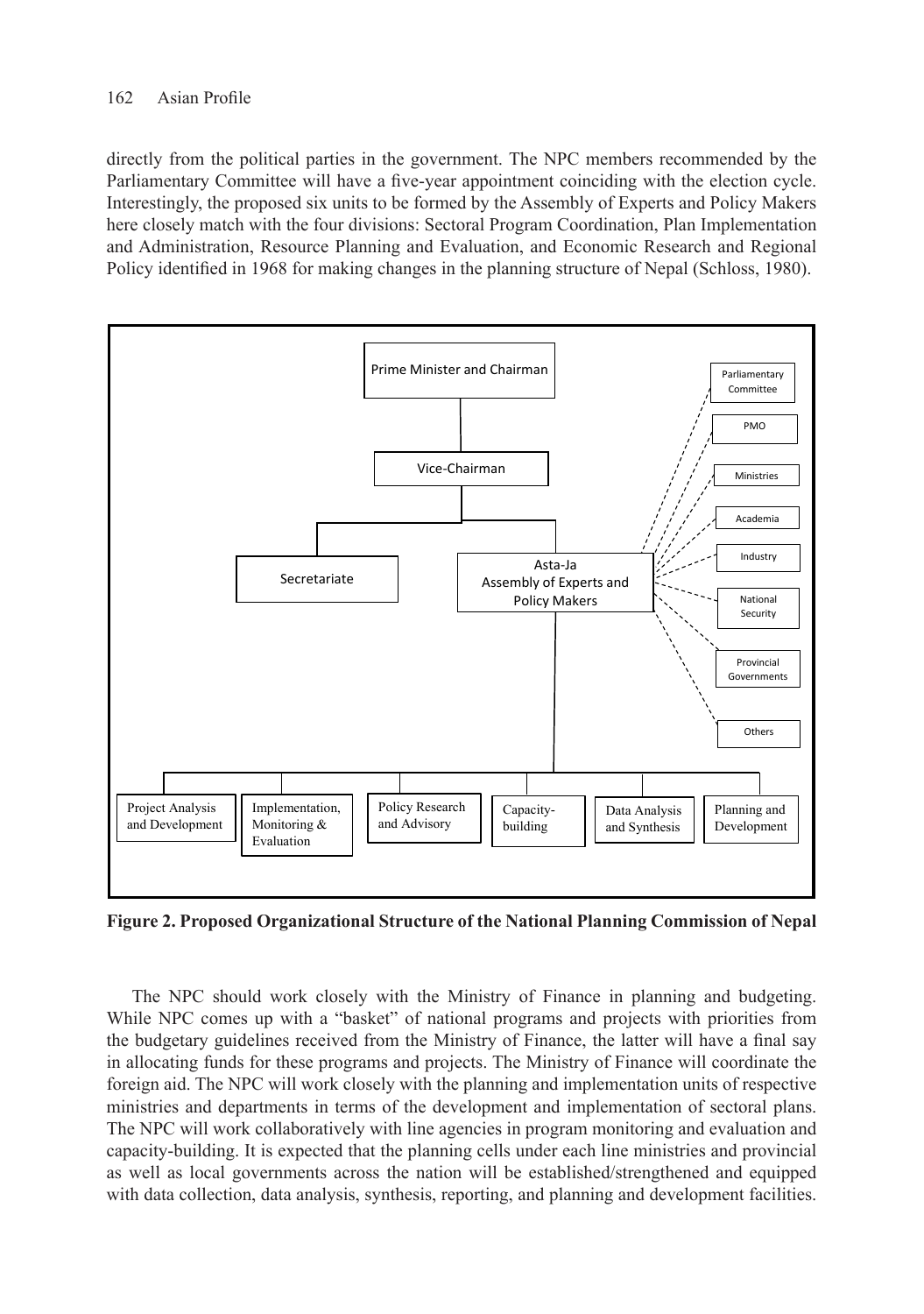Unified approach in planning leads to the development of horizontally and vertically integrated national plans and facilitate unity among various organizations in relation to resource sharing and successful implementation (US Department of Homeland Security, 2016).

The NPC will regularly collect planning information from the local and provincial governments and utilize in formulating national plans. Asta-Ja Log Frames (Poudel, 2016) should be used as one of the several instruments for collecting planning information from local and provincial levels. Asta-Ja Log Frame consists of a matrix of Asta-Ja resources (*Jal*, *Jamin*, *Jungle*, *Jadibuti*, *Janashakti*, *Janawar*, *Jarajuri*, and *Jalabayu*), and the eight principles of Asta-Ja (community awareness, capacity-building, public decision making, interrelationships and linkages, comprehensive assessment, sustainable technologies and practices, institutions, trade and governance, and sustainable community development and socio-economic transformation). Table 1 below shows a hypothetical Asta-Ja Log Frame for Kathmandu Metropolitan City. Asta-Ja Log Frame captures emerging issues and concerns related to natural resource in the city, serves as an instrument for resource planning and management, and educates local communities and stakeholders in natural resources planning and management. Information generated through log frames must be archived and undergo periodic analysis and synthesis.

Within the new NPC structure, the main function of the Project Analysis and Development Unit will be generating highly competent, innovative, and high-impact development projects for accelerated economic growth. The Implementation, Monitoring and Evaluation Unit's main function will be the supervision and guidance for project implementation, especially large and of national significance projects, and their monitoring and evaluation. The Policy Research and Advisory Unit will focus on review and analysis of existing policies, formulation of new policies, policy implementation, and policy training and research. The new NPC should serve as a bank for policies and strategies so that future governments have opportunities for picking and choosing policies and programs as they like. The Capacity-building Unit's main function will be building necessary expertise and managerial skills for timely implementation of developmental project. Institutional incompetence of local governments for the implementation of local development projects was evident as early as during the Sixth Five-Year Plan (1980-1985), when the central government had allocated Rs. 2,400 million for local development and only a small fraction of the total projects were implemented (Khadka, 1988). Capacity-building entails not just training and supply of materials rather it is a continuous process (Poudel, 2012). The main function of the Data Analysis and Synthesis Unit will be developing NPC as the central repository for national statistics, geospatial data, natural resources and environmental information, and other related fact and figures. Computer models and appropriate statistical tools and techniques should support project analysis and policy decision-making. While early planning periods lacked planning information due to insufficient data and statistics and reaching district reports to the center very late due to poor transportation and communication systems (Wildavsky, 1972), this digital age of the 21<sup>st</sup> Century presents many opportunities for information sharing and analysis including high speed computers, real-time data sharing technology, and mass communication system. Cutting-edge information technologies such as GIS, Remote Sensing, World Wide Web, social media, and other communication systems are widely available for effective information collection, analysis, and dissemination. The Planning and Development Unit will be responsible for developing periodic and long-range developmental plans, while working closely with line agencies and other governmental entities in project formulation, finance and budgeting, audit, foreign aid coordination, spending of the funds, and budget adjustment. Long-range planning and development is critical for sustainable development, utilization, and conservation of Asta-Ja resources (Poudel, 2011).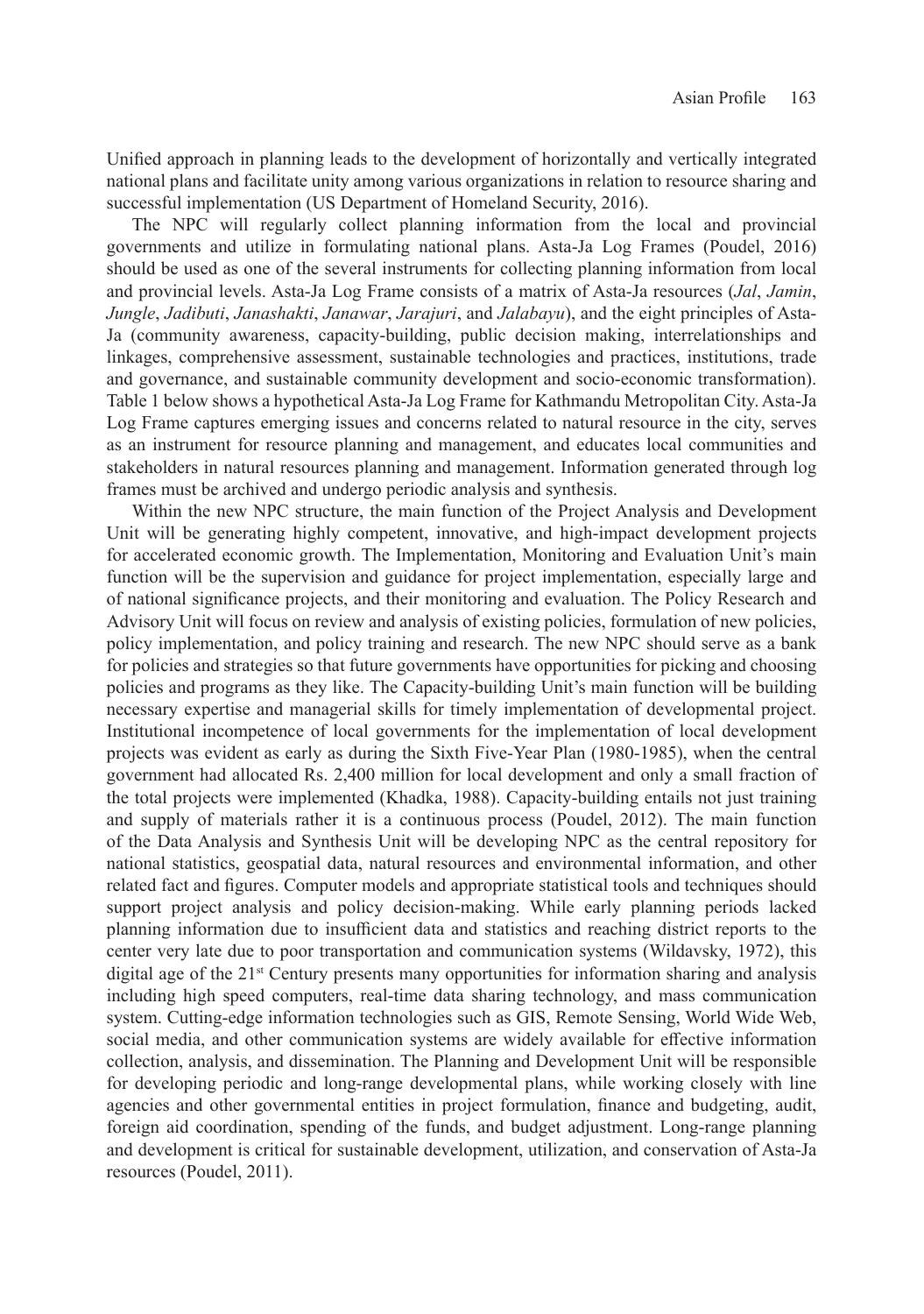|                                                   | Commanity<br>awareness                         | Capacity-<br>building                           | decision<br>making<br>Policy                     | Interrelation-<br>ships and<br>linkages                  | Comprehensive<br>assessment                   | technologies and<br>Sustainable<br>practices                         | governance,<br>Institutions,<br>and trade                                                | development and<br>socio-economic<br>transformation<br>Sustainable<br>community |  |
|---------------------------------------------------|------------------------------------------------|-------------------------------------------------|--------------------------------------------------|----------------------------------------------------------|-----------------------------------------------|----------------------------------------------------------------------|------------------------------------------------------------------------------------------|---------------------------------------------------------------------------------|--|
| Jal (Water)                                       | drainage, flooding<br>Drinking water,          | Water conservation,<br>test labs                | Drinking water<br>projects                       | Ground water<br>depletion and<br>subsidence              | Ground water                                  | technologies, waste<br>water recycling<br>Water saving               | Water Companies<br>Municipal Water<br>Supply, Bottle                                     | groundwater recharge<br>Clean rivers,                                           |  |
| Jamin (Land)                                      | Land-use, dust                                 | Land-use, land<br>protection                    | Open space, dust<br>control                      | Congested living<br>and public health                    | Land degradation                              | Green belt, lawn and<br>grass cover                                  | Soil Conservation<br>Office, Land<br>Office                                              | recreational areas<br>Climate smart<br>communities,                             |  |
| (Forest)<br>Jungle                                | Urban trees, sacred<br>grooves                 | parks, community<br>Tree nurseries,<br>forestry | sacred grooves<br>Green city,                    | Forest and water<br>resources                            | Forest species and<br>wildlife                | management, soil<br>erosion control<br>Urban tree                    | Conservation<br>Municipality<br>Office, Soil<br>Office                                   | tourism development<br>Green environment,                                       |  |
| and aromatic<br>(Medicinal<br>Jadibuti<br>plants) | medicine, herbs<br>Ayurvedhic                  | Memory bank,<br>remnants                        | herbs, processing<br>Domesticating<br>industries | aromatic plants and<br>riparian buffers<br>Medicinal and | Inventory of medicinal<br>and aromatic plants | nurseries, chemical<br>Medicinal and<br>aromatic plant<br>extraction | Aromatic Plants,<br>Department of<br>Medicinal and<br>Agricultural<br>District<br>Office | tourism, Plant ID tours<br>Community gardens,                                   |  |
| (Manpower)<br>Janshakti                           | capacity-building,<br>employment<br>Education, | Schools, training<br>centers                    | Public education.<br>private schools             | Education and<br>employment                              | Education and ethnicity                       | Teaching practices,<br>online education                              | Department of<br>Government<br>Education,<br>Municipal                                   | Practical education,<br>employment                                              |  |
| (Animals)<br>Janawar                              | Dairy, pets,<br>chicken                        | Market, veterinary<br>services                  | collection centers<br>Commercial<br>production,  | Climate change and<br>livestock                          | Livestock productivity                        | Sustainable livestock<br>production, organic<br>production           | Department of<br>Agriculture,<br>Veterinary<br>Services                                  | Income generation,<br>import substitution                                       |  |
| (Crop plants)<br>Jarajuri                         | production, organic<br>Vegetable<br>produce    | Market, technical<br>assistance, IPM            | production, loans<br>Commercial                  | Soil condition and<br>crop productivity                  | Crop productivity                             | echnologies, fertilizer<br>Sustainable crop<br>production            | Department of<br>Cooperatives<br>Agriculture,                                            | Income generation,<br>employment                                                |  |
| (Climate)<br>Jalabayu                             | Drought, rain events                           | Flood control, crop<br>diversification          | agriculture, flood<br>Climate-smart              | Climate change and<br>wildlife                           | Climate change impacts                        | agriculture, drought<br>resistant varieties,<br>Climate-smart        | Department of<br>Meteorology,<br>Municipality<br>Office                                  | communities, resource<br>Climate resilient<br>conservation                      |  |

Table 1<br>A Hypothetical Example of Asta-Ja Log Frame for the City of Kathmandu, Nepal. **A Hypothetical Example of Asta-Ja Log Frame for the City of Kathmandu, Nepal.**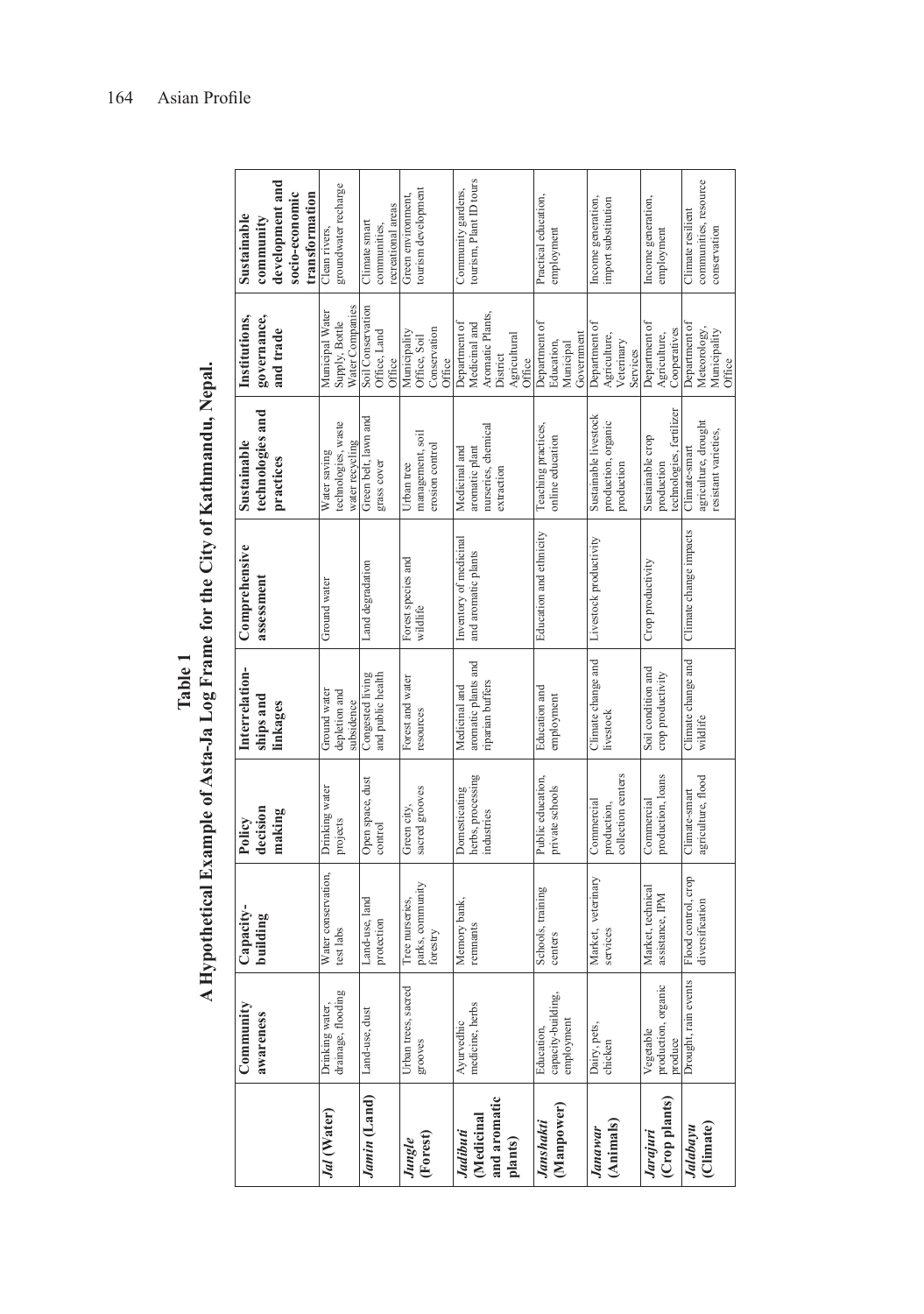# **Conclusions**

While some countries have adopted centralized national planning system, others have followed uncontrolled or free-market approaches for economic growth. Yet, there are many countries following mixed approach. Despite its vast Asta-Ja resources, Nepal is suffering from increasing negative balance of payments, poverty, lack of infrastructures, unemployment, and massive outmigration of youths. Nepal must fully capitalize the potentials of its vast Asta-Ja resources for accelerated economic growth and fast-paced socio-economic transformation. Nepal Vision 2040 is an opportunity for sustainable utilization, conservation, and development of Asta-Ja resources, and, thereby achieving accelerated economic growth and fast-paced socio-economic transformation while reaching at the par of a developed nation by 2040. Appropriate restructuring of NPC is necessary for the success of Nepal Vision 2040. Proposed NPC structure with Asta-Ja Assembly of Experts and Policy Makers will be capable of developing highly coordinated and integrated national development plans following bottom-up approach within the federalized condition. It will effectively serve as a "think tank" for the government, strengthen further its role as an apex advisory policy making body, successfully implement programs and projects, and be able to help capacity-building of local and provincial governments, line agencies, private sector, and other stakeholders. The new Planning Commission will be a robust, active and dynamic institution capable of providing strong leadership role for accelerated economic growth and fastpaced socio-economic transformation of the nation while materializing Nepal Vision 2040.

## **References**

Adhikari, Rabindra, 2015. *Sambridhha Nepal*, Fineprint Books, Bishalnagar, Kathmandu, Nepal.

- Agoda Company, 2017. "Find Hotels in Thailand." Available at: <https://www.agoda.com/country/thailand. html?cid=-331>, Accessed on November 10, 2017.
- Baral, Lok R., 1979. "Nepal 1978: Year of Hopes and Confusions," *Asian Survey*, 19(2), pp. 198-204.

—, 1987. "Nepal in 1986: Problem of Political Management," *Asian Survey*, 27(2), pp. 173-180.

- Campbell, Bruce B., Ietje H. Reerink, Francoise Jenniskens, and Laxmi R. Pathak, 2003. "A Framework for Developing Reproductive Health Policies and Programs in Nepal," *Reproductive Health Matters*, 11(21), pp. 171-182.
- CBS (Central Bureau of Statistics), 2011. "Nepal Living Standard Survey 2010/2011." Statistical Report Volume One, Central Bureau of Statistics, National Planning Commission Secretariat, Government of Nepal, Thapathali, Kathmandu, Nepal. Available at: <http://siteresources.worldbank.org/INTLSMS/ Resources/3358986-1181743055198/3877319-1329489437402/Statistical\_Report\_Vol1.pdf> Accessed on November 19, 2017.
- —, 2016a. "Social Statistics," Government of Nepal, National Planning Commission Secretariat, Central Bureau of Statistics, Kathmandu, Nepal (in Nepali language).
- —, 2016b. "2015 Statistical Year Book Nepal," Government of Nepal, National Planning Commission Secretariat, Central Bureau of Statistics, Kathmandu, Nepal.
- Chapagain, Nabaraj, 2017. "Sustayeko Jalabidhut Bikash," *Setopati*, November 4, 2017. Available at <https://setopati. com/opinion/100826>. Accessed on November 4, 2017.
- Consing, Arturo Y., 1963. "The Economy of Nepal," *Staff Papers* (International Monetary Fund), 10(3) pp. 504-530.

Gaige, Frederick, 1971. "Nepal: More Problems with India," *Asian Survey* 11(2), pp. 172-176.

- Ghimire, Lal S., 2016. "Nepal's Widening Trade Deficit: Some Issues, Challenges and Recommendations," Economic Management Division: Staff Discussion Paper, Discussion Paper No. 3, National Planning Commission, the Government of Nepal. Available at: <http://www.npc.gov.np/images/category/Nepals\_Trade\_Deficit1.pdf>. Accessed on November 27, 2017.
- Gordon, Stuart, 2005. "Evaluating Nepal's Integrated 'Security' and 'Development' Policy: Development, Democracy, and Counterinsurgency," *Asian Survey*, 45(4), pp. 581-602.
- Hachhethu, Krishna, 1997. "Nepal in 1996: Experimenting with a Coalition Government," *Asian Survey*, 37(2), pp. 149- 154.
- Khadka, Narayan, 1988. "Nepal's Seventh Five-Year Plan," *Asian Survey*, 28(5), pp. 555-572.
- —, 1997. "Foreign Aid to Nepal: Donor Motivations in the Post-Cold War Period," *Asian Survey*, 37(11), pp. 1044-1061.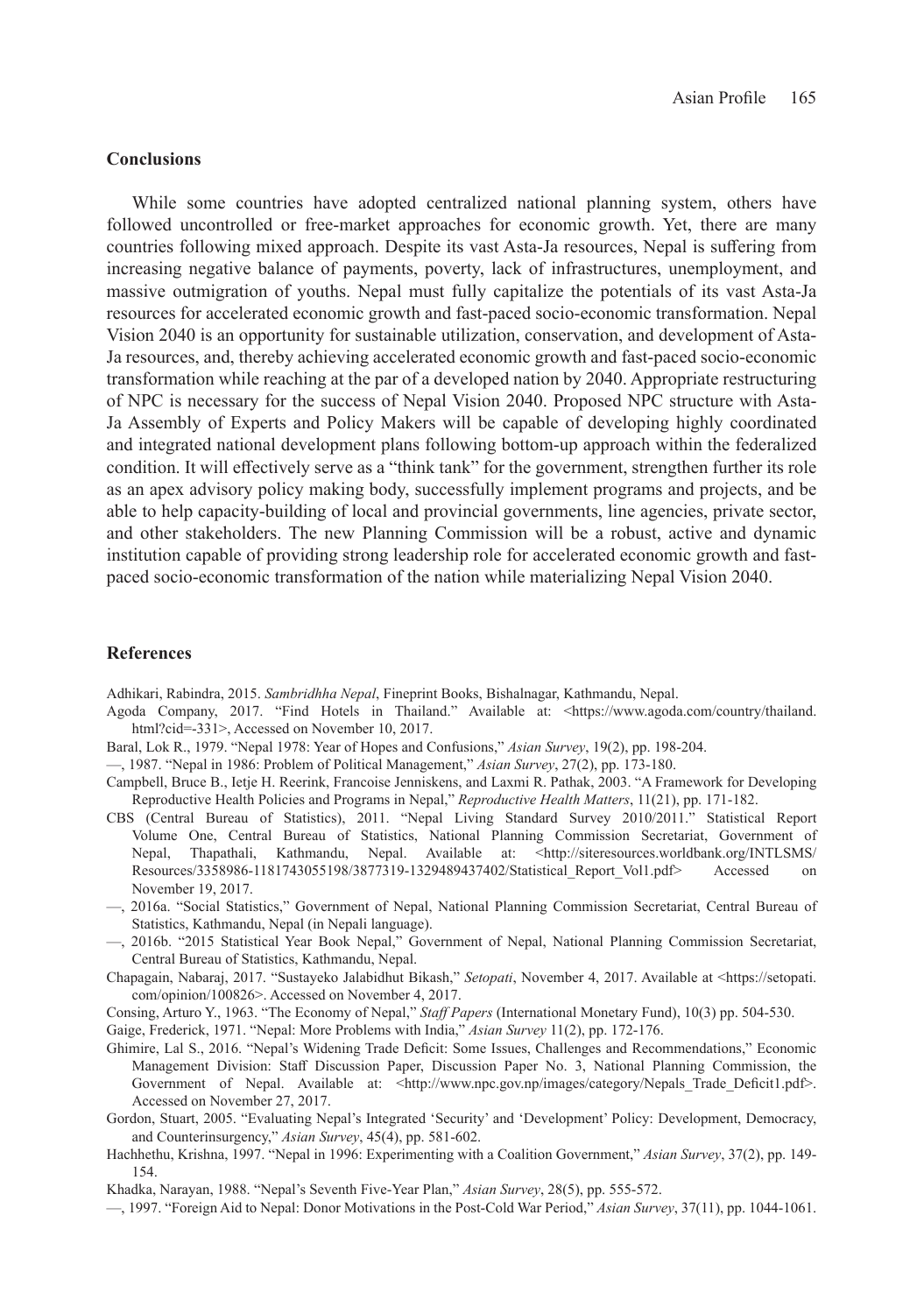- Kyle, Jordan and Danielle Resnick, 2016. "Nepal's 2072 Federal Constitution: Implications for the Governance of the Agriculture Sector," IFPRI Discussion Paper 01589, Development Strategy and Governance Division, International Food Policy Research Institute, Washington DC, USA.
- Lacoul, Sriranjan, 2015. "Hydropower Related Policy and Legal Provisions, Consensus and Capacity Building for Hydropower Projects," IPPAN, Pokhara, April 12, 2015. Available at: <http://www.ippan.org.np/file\_list/ consensus%20and%20capacity%20building%20in%20HP/S\_Lacoulx.pdf>. Accessed on November 9, 2017.

Levi, Werner, 1959. "Nepal's New Era," *Far Eastern Survey*, 28(10), pp. 150-156.

Lohani, Prakash C., 1975. "Nepal in 1974," *Asian Survey*, 15(2), pp. 96-101.

- Mishra, Girish, 2014. "Nehru and Planning in India," *Mainstream Weekly*, Vol. LII, No. 47, November 15, 2014. Available at: <http://www.mainstreamweekly.net/article5320.html>. Accessed on November 29, 2017.
- MoCTCA (Ministry of Culture, Tourism and Civil Aviation), 2016. "Nepal Tourism Statistics 2016," Ministry of Culture, Tourism and Civil Aviation, Government of Nepal, Singha Durbar, Kathmandu, Nepal.
- MoF (Ministry of Finance), 2017. "Economic Survey, Fiscal Year 2016/17," Ministry of Finance, Government of Nepal, Singh Durbar, Kathmandu, Nepal. Available at: <http://www.mof.gov.np/uploads/document/file/Economic%20 Survey%20English%20-%202016-17\_20170713052055.pdf>. Accessed on November 30, 2017.
- NDHS (National Demographic and Health Survey), 2011. "Nepal Demographic and Health Survey 2011." Available at: <http://www.aidsdatahub.org/sites/default/files/documents/DHS\_2011\_Preliminary\_report.pdf>. Accessed on November 19, 2017.
- NITI (National Institute for Transferring India) Aayog, 2017a. "Team NITI" NITI Aayog (National Institute for Transferring India), Government of India, Available at: <http://niti.gov.in/team-niti/minister-state>. Accessed on November 30, 2017.
- —, 2017b. "INDIA: Three Year Action Agenda, 2017-18 to 2019-20," NITI Aayog, Government of India, New Delhi, Available at: <http://www.niti.gov.in/writereaddata/files/coop/IndiaActionPlan.pdf>. Accessed on November 30, 2017.
- NPC (National Planning Commission), 2003. "The Tenth Plan, Poverty Reduction Strategy Paper, 2003-2007," National Planning Commission, His Majesty's Government, Kathmandu, Nepal.
- NPC-ADB (National Planning Commission-Asian Development Bank), 2016. "Envisioning Nepal 2030: Proceedings of the International Seminar," Government of Nepal, National Planning Commission, Singha Durbar, Kathmandu, Nepal. Available at: <https://www.adb.org/sites/default/files/publication/185557/envisioning-nepal-2030.pdf>. Accessed on November 5, 2017.
- NPC (National Planning Commission), 2017. "NPC Composition," Government of Nepal, National Planning Commission, Available at: <www.npc\_gov.np/en/npc\_composition>. Accessed on September 20, 2017.
- Ojha, Hemant, 2015. "The India-Nepal Crisis," *THE DIPLOMAT*, November 27, 2015. Available at: <https://thediplomat. com/2015/11/the-india-nepal-crisis/>. Accessed on November 27, 2017.
- Payne, Iian and Binayak Basnyat, 2017. "Nepal's Federalism is in Jeopardy," *THE DIPLOMAT*, Available at <https:// thediplomat.com/2017/07/nepals-federalism-is-in-jeopardy/>. Accessed on November 3, 2017.
- Poudel, Durga D., 2008. "Management of Eight 'Ja' for Economic Development of Nepal," *Journal of Comparative International Management*, 11(1), pp. 15-27.
- —, 2011. "A Strategic Framework for Environmental and Sustainable Development in Nepal," *Int. J. Environment and Sustainable Development,* 10(1), pp. 48-61.
- —, 2012. "The Asta-Ja management capacity-building framework (Asta-Ja MCBF) for sustainable development in Nepal," *International Journal of Sustainable Development (IJSD)*, 15(4), pp. 334-352. <https://www.inderscienceonline. com/doi/abs/10.1504/IJSD.2012.050031>
- —, 2015. "Factors associated with farm-level variation, and farmer's perception and climate change adaptation in smallholder mixed farming livestock production system in Nepal," *Int. J. Environment and Sustainable Development,* 14(3), pp. 231-257.
- —, 2016. "Management of Asta-Ja System," *Journal of Comparative International Management*, 19(2), pp.19-40.
- Poudel, Durga D. and Timothy W. Duex, 2017. "Vanishing Springs in Nepalese Mountains: Assessment of Water Sources, Farmers' Perceptions, and Climate Change Adaptation," *Mountain Research and Development*, 37(1), pp. 35-46.
- Poudel, Mahesh S., 2011. "A Summary of Anti-Corruption Measures in Nepal," 14th UNAFEI UNCAC Training Program on "Effective Legal and Practical Measures against Corruption", November, 2011, Tokyo, Japan. Available at: <http:// www.unafei.or.jp/english/pdf/RS\_No86/No86\_21PA\_Poudel.pdf>. Accessed on November 11, 2017.
- Schloss, Aran, 1980. "Making Planning Relevant: Nepal's Experience, 1968-1976," *Asian Survey*, 20(10), pp. 1008-1022. —, 1983. "Stages of Development and the uses of Planning: Some Nepali Experiences" *Asian Survey*, 23(10), pp. 1115-
- 1127.
- Sharma, Sagar R., Bishnu R. Upreti and Kailash Pyakuryal (eds.), 2012. "Nepal 2030: A Vision for Peaceful and Prosperous Nation," Kathmandu: South Asia Regional Coordination Office of the Swiss National Centre of Competence in Research (NCCR North-South) and Department of Development Studies, Kathmandu University. Available at: <http://www.nccr.org.np/uploads/publication/433e2451bffe70c5e14fad329c2ed484.pdf>. Accessed on November 5, 2017.